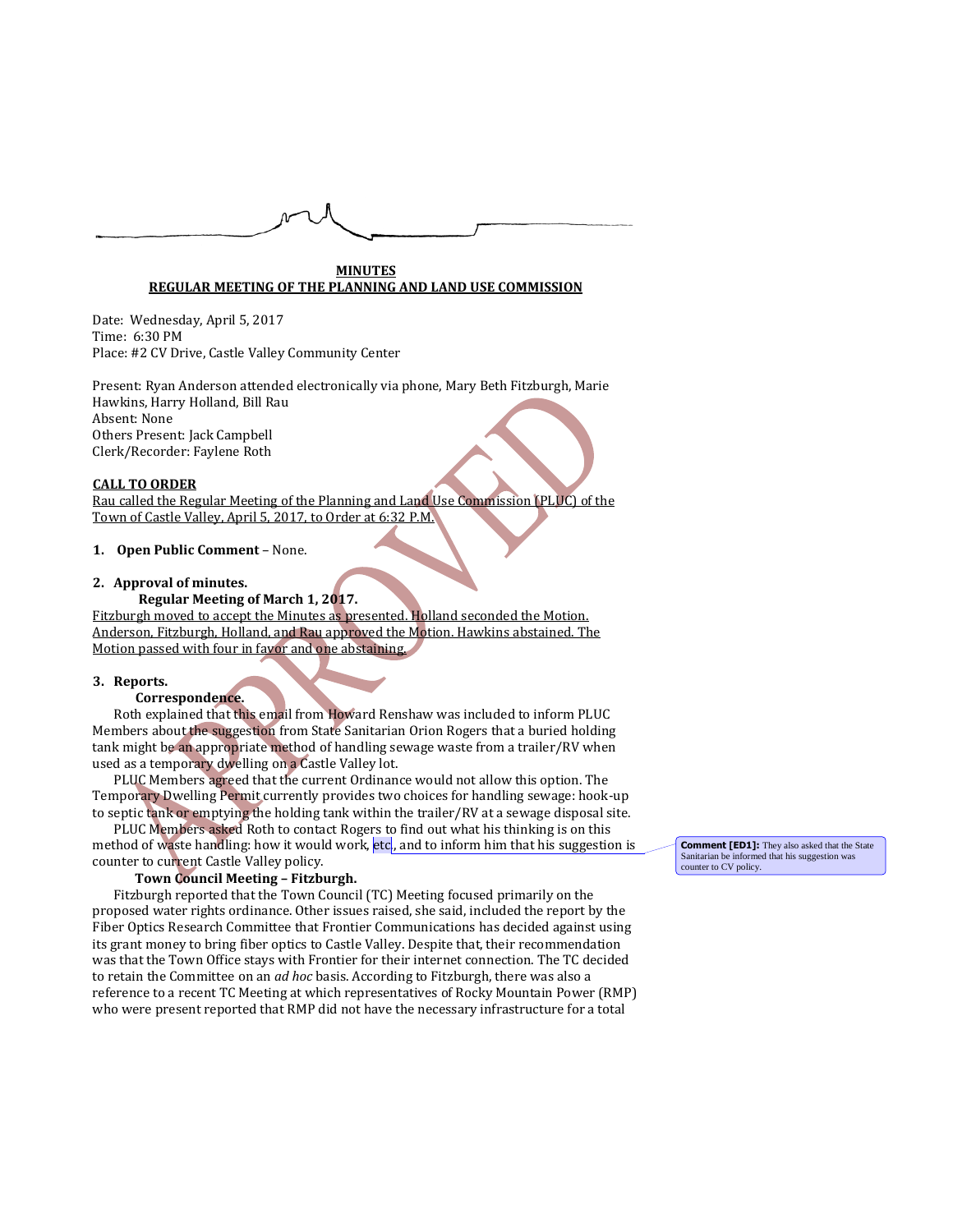

build-out of Castle Valley lots, which they estimated at an additional 200 homes. She said that RMP had stated they may be open to augmenting with solar.

Rau added that someone had asked the RMP representatives what would happen if the [Seventh Day] school or Colin Fryer's property were to sell to developers for a large project. According to Rau, one of the RMP reps replied they would not have the infrastructure to supply that and the developer would bear the cost (perhaps \$7-8 million) to bring the power up to speed.

## **County Resource Management Plan Report – Rau**.

Rau reported that the County held a workshop about three weeks ago at the Moab Library. He said that 10-12 people were present who reviewed the rough draft prepared by the consultants in order to tighten up and wordsmith the language and details before presenting the draft to the Grand County Planning Commission. He did not have a timeline available.

#### **Permit Agent – Roth.**

Roth presented a report covering permit activity during the month of March. She clarified the activity listed for Brian Murray—Residential A—as a residential addition. Roth also provided an updated list of Business Licenses issued for 2017 to include a request from Rick Fullam to get a Business License for Fullam's Fireworks.

## **Procedural Matters.**

Roth presented two affidavit formats developed with Vauna Randall, Grand County Recorder's Office, to use when Decommissioning Contracts have been fulfilled. One format applies to Nonroutine Decommissioning Contracts which would be signed by the PLUC Chair or Vice-Chair and the other will be used for Routine Decommissioning Contracts which would be signed by the Building Permit Agent. PLUC Members approved the forms and their use.

## **NEW BUSINESS**

**4. Discussion and possible action re: modify building permit procedure to require a plot map from the Grand County Recorder's office to use as the official plot plan for all building permits and to consider requirement of a site visit by a Town official to verify lot lines, proposed setbacks, as well as natural and existing grades.**

Rau presented some enlarged lot photographs provided by the Grand County Recorder's Office which show boundary lines, roads, and topography. He said that Mayor Erley had requested that the PLUC consider changing the Building Permit process to require that lot owners provide an authorized map from the Recorder's Office at the beginning of their building process and use that map as they develop the plot plan for their lot: well, septic, residence, etc.

Fitzburgh noted that the Recorder's Office also has maps that include survey notes and actual dimensions of the lots, which she thought would be more accurate. Holland agreed that survey maps would be the best option. Several Members expressed concerns about requiring maps that might include inaccurate information. Hawkins encouraged the use of a topography map because of its potential usefulness to property owners in siting their driveways and building sites. All Members favored the use of a standardized map if its accuracy was certain. The difficulty of getting accurate measurements using GPS equipment was also discussed.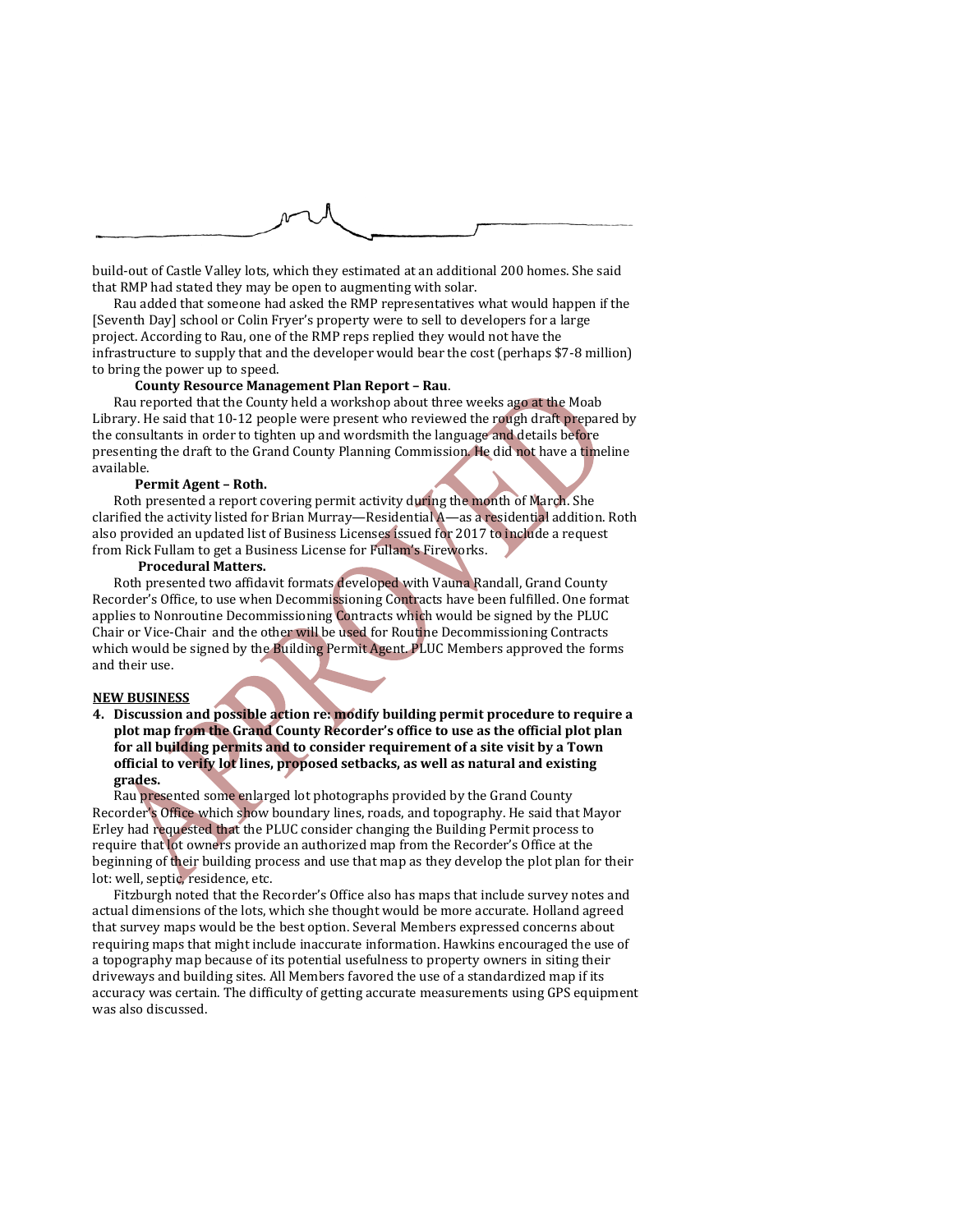

PLUC Members agreed that it would be beneficial to add on-site reviews to the building permit process to verify lot lines and setbacks, as well as natural and existing grades and situations where the roads are not where they should be. Fitzburgh said that there are lots of survey stakes throughout the valley, so surveys would not be required in most cases if a laser level were used to establish the lines.

Roth, current Building Permit Agent, agreed that there is a need for more on-site inspections. There was general discussion about whether the Roads Manager or the Permit Agent would perform these inspections. The Roads Manager is currently inspecting drainage issues for building of roads and structures. The preliminary consensus was that it might be better for the Building Permit Agent to see the existing grade and determine when a setback might need to be adjusted. It was suggested that photographs would be useful.

PLUC Members agreed to drop further discussion until after TC Members review the PLUC Report and share their views with the PLUC. Fitzburgh said she did not think the Town should be responsible for providing the maps.

# **5. Discussion re: requiring a business license for rental properties.**

Rau said that he requested this item be added to the Agenda to discuss ways to address the problem of short-term overnight rentals in Castle Valley. Despite a good Ordinance that restricts rentals to a 25-day minimum, he said that some property owners get around this by advertising the rental for 25 days but don't require that renters stay for that period of time. They then, apparently, rent it out again before the 25-day period is up. He said that he has received suggestion that the minimum rental time period be extended to 45 or 60 days.

According to Rau, some jurisdictions charge a tax on rentals, some require a business license, and some charge a fee. Fitzburgh observed that the Town does not currently require home occupations to obtain a business license, so it couldn't require rentals to operate with a business license. Rau said he considered property rentals are different from home occupations since the owner is not in the home running a business.

Hawkins questioned whether overnight rentals were a problem in Castle Valley. Fitzburgh confirmed that it is happening in violation of the Town Ordinance. She agreed this would provide a way for the Town to enforce its minimal rental period. She noted that the State legislature recently passed a bill that allows advertisement for short-term rentals but noted that the advertisement cannot be used as evidence that they are doing so. However, she said, if the Town did require a business license, then it could call the property owner on not having obtained a business license. Rau said that the Town Ordinance related to length of the rental period would still prevail. Holland wondered whether the restriction would hold up legally.

PLUC Members discussed how a business license would work. Campbell suggested it could be tied to health and safety issues, perhaps requiring a fire inspection. Hawkins suggested requiring a business license for property rentals that were not under a sixmonth minimum lease.

Fitzburgh explained that the Castle Valley Inn operates as a home-based business. The property owner or a full-time manager must be living there. She also said that Grand County charges a higher commercial water rate for rentals and imposes a higher tax rate on bed and breakfast rentals.

Holland suggested that lengthening the minimum rental period may be the solution. Fitzburgh suggested a 60-day minimum as an option.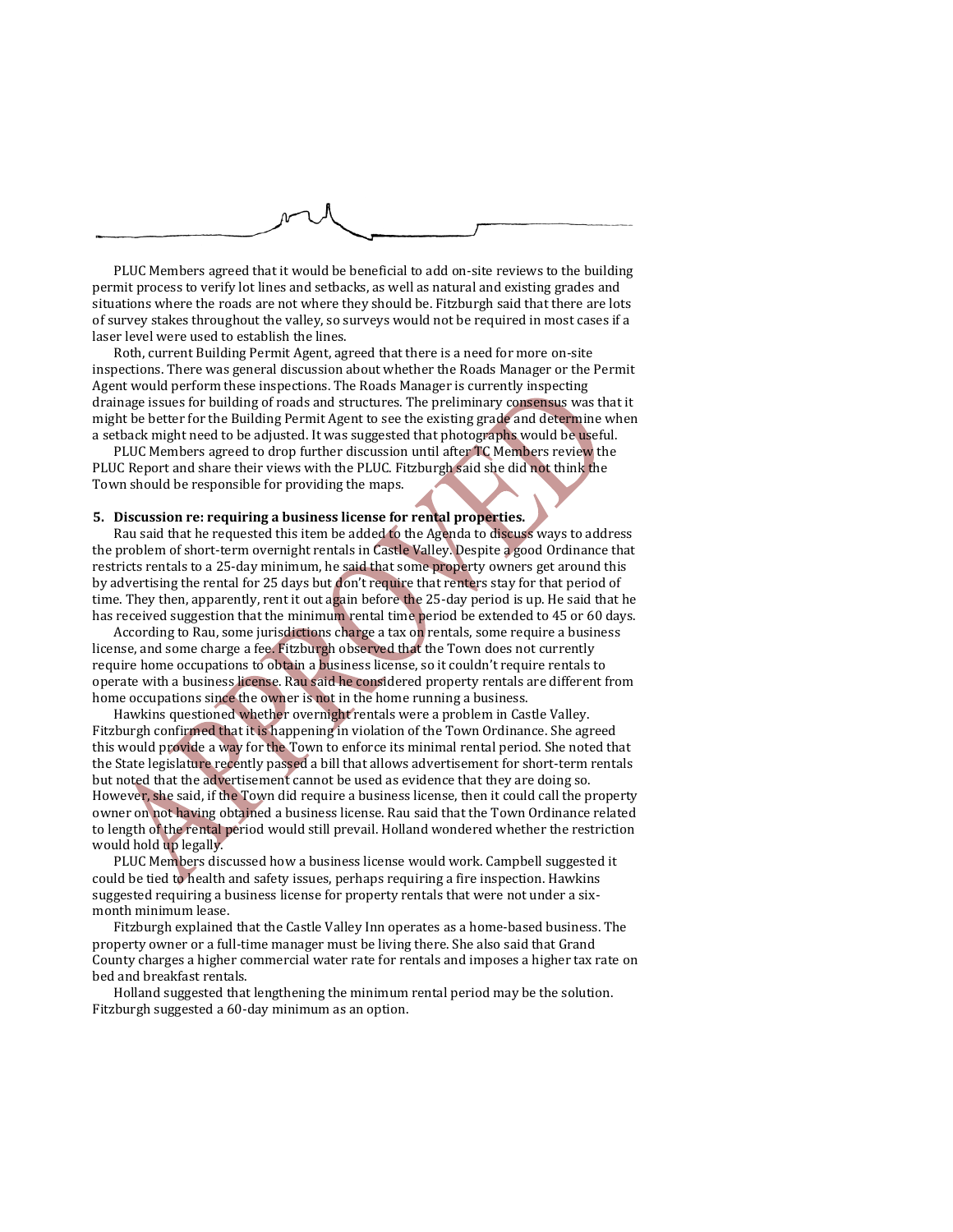

Campbell suggested that the Ordinance could prohibit a second rental during the minimum period if a renter were to leave early. He said he thought the concern was more about the constant turnover of renters rather than their short stay.

Holland asked whether enforcing the current rule would work. Fitzburgh responded that enforcement has not been effective. She did say that legal counsel for the Town has confirmed that subsequent rentals after a renter leaves early is not a good argument and does not observe the spirit of the law. PLUC Members also discussed the difficulty in proving that short-term rentals are occurring. One source is observation by neighbors.

Rau emphasized his feeling that Castle Valley not copy Moab on the rise of short-term rentals. Members agreed to address this issue at their next Meeting under a new item that would allow both discussion and possible action regarding amending Ordinance 85-3 to extend the length of the minimum rental period and to require a business license. Hawkins reiterated that they could require a lease or a business license. Another suggestion was charging a tax on rentals.

Rau agreed to research the use of business licenses by other jurisdictions for rentals.

#### **UNFINISHED BUSINESS**

**6. Discussion and possible action re: updating Ordinance 2011-1 to adopt the most recent building codes used by Grand County (tabled).**

Fitzburgh moved to untable Item 7. Anderson seconded the Motion. Anderson, Fitzburgh, Hawkins, Holland, and Rau approved the Motion. The Motion passed unanimously.

After a brief review, PLUC Members agreed that the revised Ordinance is ready for a Public Hearing at its next Meeting [May 3, 2017]. The required change to Ordinance 85-3 will be delayed until a Public Hearing on that Ordinance next occurs. Roth will post the announcement in the Times-Independent newspaper.

Fitzburgh moved to retable Item 7. Hawkins seconded the Motion. Anderson, Fitzburgh, Hawkins, Holland, and Rau approved the Motion. The Motion passed unanimously.

## **7. Discussion and possible action re: amendments to Ordinance 85-3 to establish regulations for solar panels (tabled).**

Anderson moved to untable Item 8. Holland seconded the Motion. Anderson, Fitzburgh, Hawkins, Holland, and Rau approved the Motion. The Motion passed unanimously.

Fitzburgh reviewed changes in Sections 4.15.1(5) and (6) and 4.15.2(2) where "highest position or angle" is replaced with "maximum design tilt" which, she said, better fits their intention for measuring maximum height. She also clarified the distinction between routine and nonroutine in this section. Routine classification means the process is something that is simple and can be streamlined. Nonroutine governs a process that is not that simple and provides for a design review for projects that cannot be streamlined. She has based the language used in Section 4.15.2 on ordinances from other jurisdictions that make use of design reviews. She said it is similar to the way the Town handles routine and nonroutine decommissioning contracts, as well as routine and nonroutine building permits.

In the definition for Solar Energy System Fitzburgh reported that the designation as an accessory use has been deleted. This would allow future consideration of a municipal system or a shared or co-op proposal. The amendments would allow a stand-alone system as a permitted use with the requirements listed in the ordinance. She explained the reason for limiting square footage for a nonroutine system but not for a routine system was based